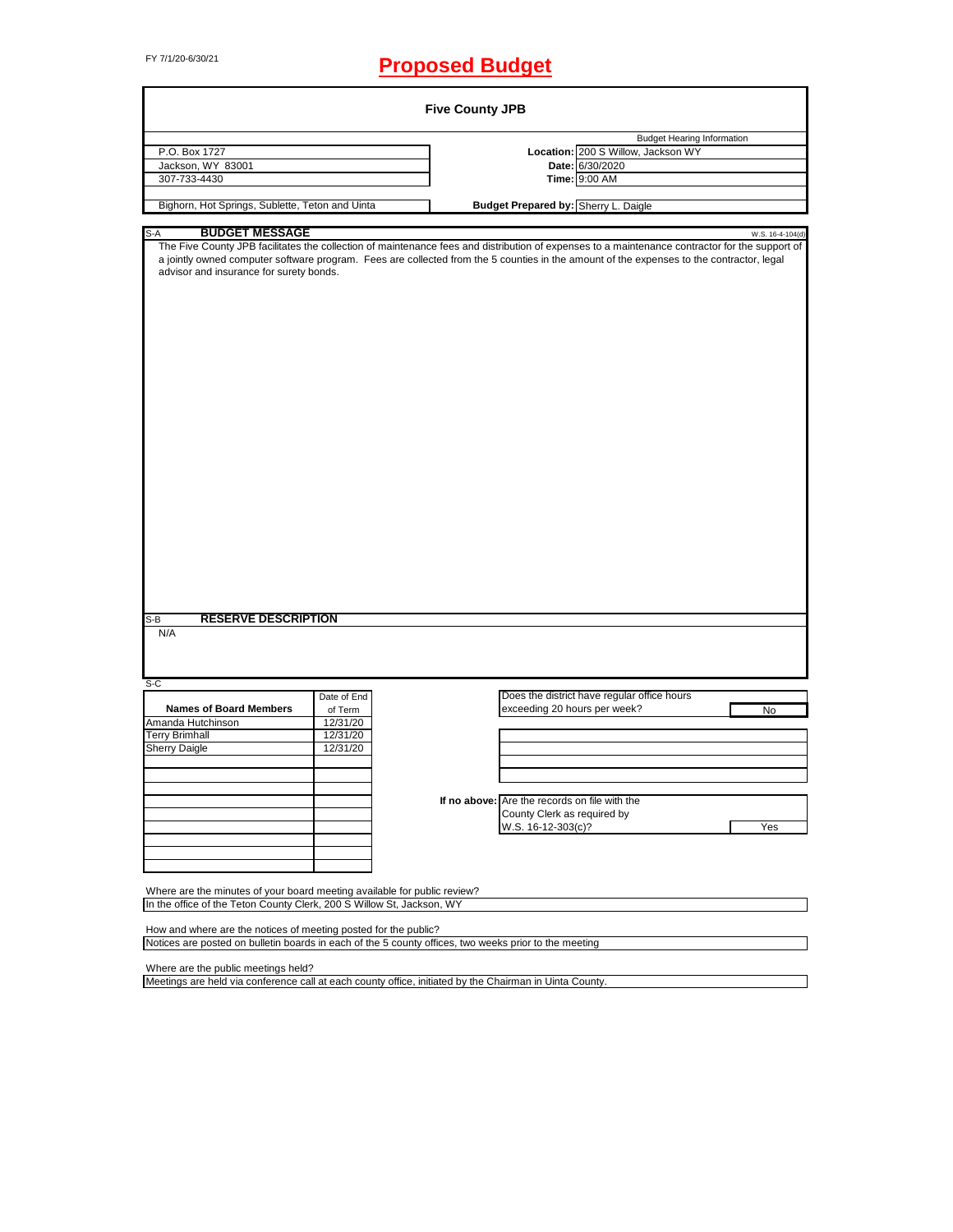### **PROPOSED BUDGET SUMMARY**

|       | <b>OVERVIEW</b>                                             | 2018-2019<br>Actual | 2019-2020<br>Estimated | 2020-2021<br>Proposed | Pending<br>Approval |
|-------|-------------------------------------------------------------|---------------------|------------------------|-----------------------|---------------------|
| $S-1$ | <b>Total Budgeted Expenditures</b>                          | \$108,643           | \$132,500              |                       | \$132,500           |
| $S-2$ | <b>Total Principal to Pay on Debt</b>                       | \$0                 | \$0                    |                       |                     |
| $S-3$ | <b>Total Change to Restricted Funds</b>                     | \$0                 | \$0                    |                       |                     |
| $S-4$ | <b>Total General Fund and Forecasted Revenues Available</b> | \$155,218           | \$174,925              | \$174.961             |                     |
| $S-5$ | <b>Amount requested from County Commissioners</b>           | \$0                 | \$0 <sub>1</sub>       |                       |                     |
| $S-6$ | <b>Additional Funding Needed:</b>                           |                     |                        |                       |                     |

|                   | <b>REVENUE SUMMARY</b>                           | 2018-2019       | 2019-2020  | 2020-2021  | Pending                                                                                                                                                                                                                              |
|-------------------|--------------------------------------------------|-----------------|------------|------------|--------------------------------------------------------------------------------------------------------------------------------------------------------------------------------------------------------------------------------------|
|                   |                                                  | Actual          | Estimated  | Proposed   | Approval                                                                                                                                                                                                                             |
|                   |                                                  |                 |            |            |                                                                                                                                                                                                                                      |
| $S-7$             | <b>Operating Revenues</b>                        | \$0             | \$0        | \$0        | en de la filo<br>Maria                                                                                                                                                                                                               |
| $S-8$             | Tax levy (From the County Treasurer)             | \$0             | \$0        | \$0        | en de la familie de la familie de la familie de la familie de la familie de la familie de la familie de la fa<br>Construction de la familie de la familie de la familie de la familie de la familie de la familie de la familie      |
| $S-9$             | <b>Government Support</b>                        | \$112,800       | \$132,500  | \$132,500  | <u> Kalendari Sa</u>                                                                                                                                                                                                                 |
| $S-10$            | <b>Grants</b>                                    | \$0             | \$0        | \$0        | en en de la familie de la familie de la familie de la familie de la familie de la familie de la familie de la<br>Construction de la familie de la familie de la familie de la familie de la familie de la familie de la familie      |
| $S-11$            | Other County Support (Not from Co. Treas.)       | \$0             | \$0        | \$0        | en en de la familie de la familie de la familie de la familie de la familie de la familie de la familie de la<br>Constitution de la familie de la familie de la familie de la familie de la familie de la familie de la familie      |
| $S-12$            | <b>Miscellaneous</b>                             | \$28            | \$35       | \$36       | en de la facta de la facta de la facta de la facta de la facta de la facta de la facta de la facta de la facta<br>Espaina de la facta de la facta de la facta de la facta de la facta de la facta de la facta de la facta de la      |
| $S-13$            | <b>Other Forecasted Revenue</b>                  | \$0             | \$0        | \$0        | en de la familie de la familie de la familie de la familie de la familie de la familie de la familie de la fa<br>Construction de la familie de la familie de la familie de la familie de la familie de la familie de la familie      |
|                   |                                                  |                 |            |            |                                                                                                                                                                                                                                      |
| $S-14$            | <b>Total Revenue</b>                             | \$112,828       | \$132,535  | \$132,536  | a katika katika katika katika katika katika katika katika katika katika katika katika katika katika katika kat<br>Katika katika katika katika katika katika katika katika katika katika katika katika katika katika katika katik     |
| FY 7/1/20-6/30/21 |                                                  |                 |            |            | Five County JPB                                                                                                                                                                                                                      |
|                   | <b>EXPENDITURE SUMMARY</b>                       | 2018-2019       | 2019-2020  | 2020-2021  | Pending                                                                                                                                                                                                                              |
|                   |                                                  | Actual          | Estimated  | Proposed   | Approval                                                                                                                                                                                                                             |
|                   |                                                  |                 |            |            |                                                                                                                                                                                                                                      |
| $S-15$            | <b>Capital Outlay</b>                            | \$0             | \$0        | \$0        | general<br>Manazarta                                                                                                                                                                                                                 |
| $S-16$            | Interest and Fees On Debt                        | $\overline{30}$ | \$0        | \$0        | en de la familie de la familie de la familie de la familie de la familie de la familie de la familie de la fa<br>Constituit de la familie de la familie de la familie de la familie de la familie de la familie de la familie d      |
| $S-17$            | <b>Administration</b>                            | \$108,643       | \$132,500  | \$132,500  | <u> Maria Maria I</u>                                                                                                                                                                                                                |
| $S-18$            | <b>Operations</b>                                | \$0             | \$0        | \$0        | e de la construcción de la construcción de la construcción de la construcción de la construcción de la constru                                                                                                                       |
| $S-19$            | <b>Indirect Costs</b>                            | \$0             | \$0        | \$0        |                                                                                                                                                                                                                                      |
| <b>S-20R</b>      | <b>Expenditures paid by Reserves</b>             | \$0             | \$0        | \$0        | en de la falsa<br>Maria de la falsa de la falsa de la falsa de la falsa de la falsa de la falsa de la falsa de la                                                                                                                    |
| $S-20$            | <b>Total Expenditures</b>                        | \$108,643       | \$132,500  | \$132,500  | <u>Marata Se</u>                                                                                                                                                                                                                     |
|                   |                                                  | 2018-2019       | 2019-2020  | 2020-2021  | Pending                                                                                                                                                                                                                              |
|                   | <b>DEBT SUMMARY</b>                              | Actual          | Estimated  | Proposed   | Approval                                                                                                                                                                                                                             |
|                   |                                                  |                 |            |            |                                                                                                                                                                                                                                      |
| $S-21$            | <b>Principal Paid on Debt</b>                    | \$0             | \$0        | \$0        | <u>film</u>                                                                                                                                                                                                                          |
|                   |                                                  |                 |            |            |                                                                                                                                                                                                                                      |
|                   | <b>CASH AND INVESTMENTS</b>                      | 2018-2019       | 2019-2020  | 2020-2021  | Pending                                                                                                                                                                                                                              |
|                   |                                                  | Actual          | Estimated  | Proposed   | Approval                                                                                                                                                                                                                             |
|                   |                                                  |                 |            |            |                                                                                                                                                                                                                                      |
| $S-22$            | <b>TOTAL GENERAL FUNDS</b>                       | \$42,390        | \$42,390   | \$42,425   | <u>istorial politik</u>                                                                                                                                                                                                              |
|                   |                                                  |                 |            |            |                                                                                                                                                                                                                                      |
|                   | <b>Summary of Reserve Funds</b>                  |                 |            |            |                                                                                                                                                                                                                                      |
| $S-23$            | <b>Beginning Balance in Reserve Accounts</b>     |                 |            |            |                                                                                                                                                                                                                                      |
| $S-24$            | a. Sinking and Debt Service Funds<br>b. Reserves | \$0<br>\$0      | \$0<br>\$0 | \$0<br>\$0 | e di construction de la construction de la construction de la construction de la construction de la constructi<br>Construction de la construction de la construction de la construction de la construction de la construction d<br>C |
| $S-25$<br>$S-26$  | c. Bond Funds                                    | \$0             | \$0        | \$0        | en de la familie de la familie de la familie de la familie de la familie de la familie de la familie de la fam<br>Concelho de la familie de la familie de la familie de la familie de la familie de la familie de la familie de      |
|                   | Total Reserves (a+b+c)                           | \$0             | \$0        | \$0        |                                                                                                                                                                                                                                      |
| $S-27$            | Amount to be added                               |                 |            |            |                                                                                                                                                                                                                                      |
| $S-28$            | a. Sinking and Debt Service Funds                | \$0             | \$0        | \$0        | en de la filosofia<br>Altres de la filòlogía                                                                                                                                                                                         |
| $S-29$            | b. Reserves                                      | \$0             | \$0        | \$0        | enni<br>Mille                                                                                                                                                                                                                        |
| $S-30$            | c. Bond Funds                                    | \$0             | \$0        | \$0        | an dhe                                                                                                                                                                                                                               |
|                   |                                                  |                 |            |            |                                                                                                                                                                                                                                      |
|                   |                                                  | \$0             | \$0        | \$0        |                                                                                                                                                                                                                                      |
|                   | Total to be added (a+b+c)                        |                 |            |            | en de la filosofia<br>Altres de la filòl                                                                                                                                                                                             |

S-32 **Less Total to be spent** \$0 \$0 \$0 \$0 TOTAL RESERVES AT END OF FISCAL YEAR **TOTAL RESERVES AT END OF FISCAL YEAR** 

*End of Summa* 

*Budget Officer / District Official (if not same as "Submitted by")*

Date adopted by Special District

Jackson, WY 83001 **DISTRICT ADDRESS:** P.O. Box 1727 **PREPARED BY:** Sherry L. Daigle

**DISTRICT PHONE:** 307-733-4430

1/23/19 *Form approved by Wyoming Department of Audit, Public Funds Division Prepared in compliance with the Uniform Municipal Fiscal Procedures Act (W.S. 16-4-101 through 124) as it applies.*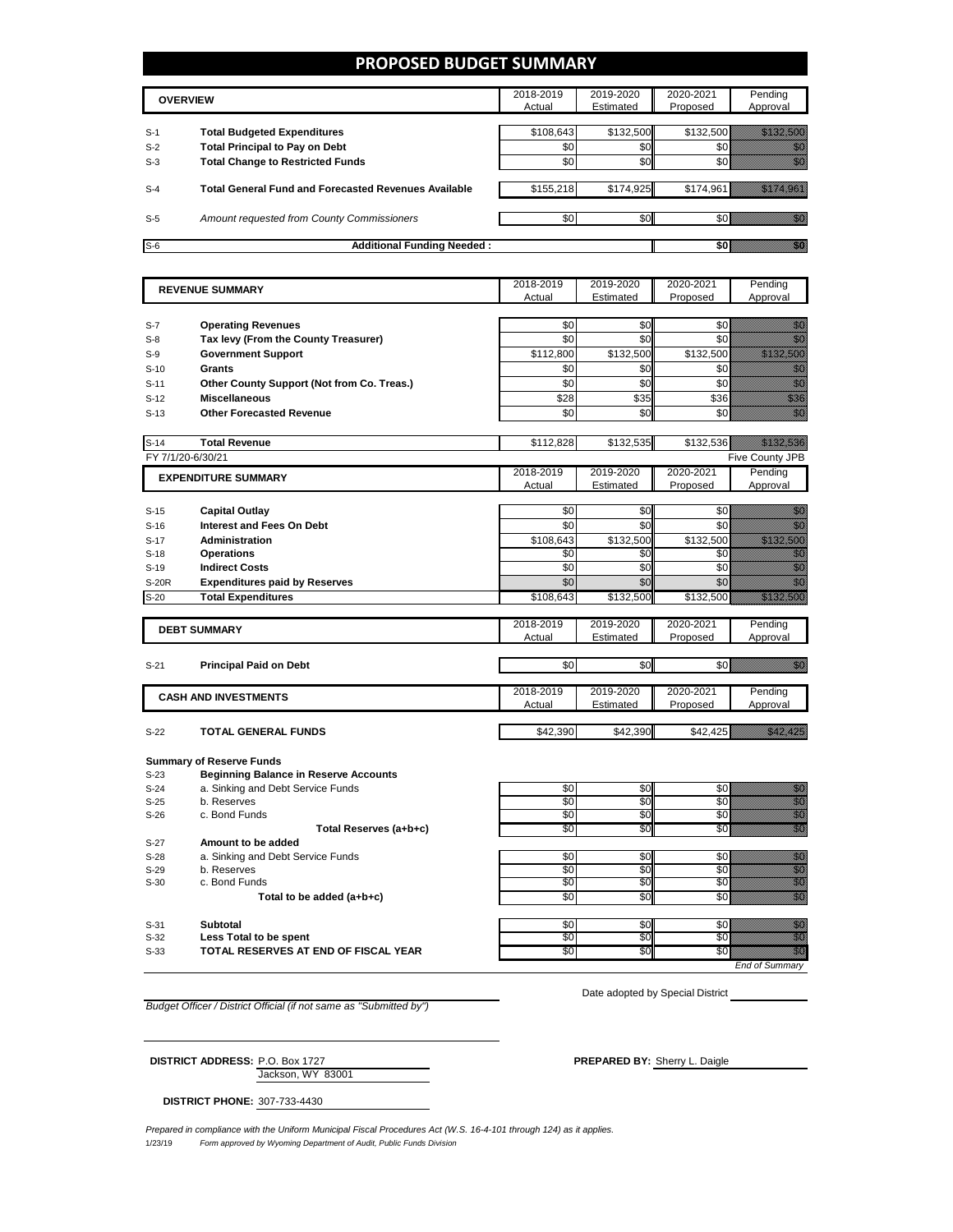## **Proposed Budget**

|                      | Five County JPB                                               |           |                 | <b>FYE</b> | 6/30/2021                                                                                                                                                                                                                        |
|----------------------|---------------------------------------------------------------|-----------|-----------------|------------|----------------------------------------------------------------------------------------------------------------------------------------------------------------------------------------------------------------------------------|
|                      | <b>NAME OF DISTRICT/BOARD</b>                                 |           |                 |            |                                                                                                                                                                                                                                  |
|                      |                                                               |           |                 |            |                                                                                                                                                                                                                                  |
|                      | <b>PROPERTY TAXES AND ASSESSMENTS</b>                         |           |                 |            |                                                                                                                                                                                                                                  |
|                      |                                                               | 2018-2019 | 2019-2020       | 2020-2021  | Pending                                                                                                                                                                                                                          |
|                      |                                                               | Actual    | Estimated       | Proposed   | Approval                                                                                                                                                                                                                         |
| $R-1$                | <b>Property Taxes and Assessments Received</b>                |           |                 |            |                                                                                                                                                                                                                                  |
| $R-1.1$              | Tax Levy (From the County Treasurer)                          |           |                 |            |                                                                                                                                                                                                                                  |
| $R-1.2$              | <b>Other County Support</b>                                   |           |                 |            |                                                                                                                                                                                                                                  |
|                      |                                                               |           |                 |            |                                                                                                                                                                                                                                  |
|                      | <b>FORECASTED REVENUE</b>                                     |           |                 |            |                                                                                                                                                                                                                                  |
|                      |                                                               |           |                 |            |                                                                                                                                                                                                                                  |
|                      |                                                               | 2018-2019 | 2019-2020       | 2020-2021  | Pending                                                                                                                                                                                                                          |
|                      |                                                               | Actual    | Estimated       | Proposed   | Approval                                                                                                                                                                                                                         |
| $R-2$                | <b>Revenues from Other Governments</b>                        |           |                 |            |                                                                                                                                                                                                                                  |
| $R - 2.1$            | State Aid                                                     |           |                 |            |                                                                                                                                                                                                                                  |
| $R-2.2$              | Additional County Aid (non-treasurer)                         |           |                 |            |                                                                                                                                                                                                                                  |
| $R-2.3$<br>$R - 2.4$ | City (or Town) Aid<br><b>Supportt Fees</b><br>Other (Specify) | \$112,800 | \$132,500       | \$132,500  | <u> Kabupatèn Tanah Bandaran Sura</u>                                                                                                                                                                                            |
|                      |                                                               | \$112,800 | \$132,500       | \$132,500  | <u> Elittilitäksissä</u>                                                                                                                                                                                                         |
| $R-2.5$<br>$R-3$     | <b>Total Government Support</b><br><b>Operating Revenues</b>  |           |                 |            |                                                                                                                                                                                                                                  |
| $R - 3.1$            | <b>Customer Charges</b>                                       |           |                 |            |                                                                                                                                                                                                                                  |
| $R - 3.2$            | Sales of Goods or Services                                    |           |                 |            |                                                                                                                                                                                                                                  |
| $R - 3.3$            | <b>Other Assessments</b>                                      |           |                 |            |                                                                                                                                                                                                                                  |
| $R - 3.4$            | <b>Total Operating Revenues</b>                               | \$0       | $\overline{50}$ | \$0        | en de la familie de la familie de la familie de la familie de la familie de la familie de la familie de la fam<br>De la familie de la familie de la familie de la familie de la familie de la familie de la familie de la famili |
| $R-4$                | Grants                                                        |           |                 |            |                                                                                                                                                                                                                                  |
| $R - 4.1$            | <b>Direct Federal Grants</b>                                  |           |                 |            |                                                                                                                                                                                                                                  |
| $R - 4.2$            | <b>Federal Grants thru State Agencies</b>                     |           |                 |            |                                                                                                                                                                                                                                  |
| $R - 4.3$            | <b>Grants from State Agencies</b>                             |           |                 |            |                                                                                                                                                                                                                                  |
| $R - 4.4$            | <b>Total Grants</b>                                           | \$0       | \$0             | \$0        | en de la familie de la familie de la familie de la familie de la familie de la familie de la familie de la fa<br>Espainia                                                                                                        |
| $R-5$                | <b>Miscellaneous Revenue</b>                                  |           |                 |            |                                                                                                                                                                                                                                  |
| $R - 5.1$            | Interest                                                      | \$28      | \$35            | \$36       | a katika katika katika katika ali                                                                                                                                                                                                |
| $R-5.2$              | Other: Specify                                                |           |                 |            |                                                                                                                                                                                                                                  |
| $R - 5.3$            | Other: Additional                                             |           |                 |            |                                                                                                                                                                                                                                  |
| $R - 5.4$            | <b>Total Miscellaneous</b>                                    | \$28      | \$35            | \$36       | <u>ti Milli</u>                                                                                                                                                                                                                  |
| $R - 5.5$            | <b>Total Forecasted Revenue</b>                               | \$112,828 | \$132,535       | \$132,536  | <u>Tallin kallendari k</u>                                                                                                                                                                                                       |
| $R-6$                | <b>Other Forecasted Revenue</b>                               |           |                 |            |                                                                                                                                                                                                                                  |
| $R - 6.1$            | a. Other past due-as estimated by Co. Treas.                  |           |                 |            |                                                                                                                                                                                                                                  |
| $R-6.2$              | b. Other forecasted revenue (specify):                        |           |                 |            |                                                                                                                                                                                                                                  |
| $R-6.3$              |                                                               |           |                 |            |                                                                                                                                                                                                                                  |
| $R - 6.4$            |                                                               |           |                 |            |                                                                                                                                                                                                                                  |
| $R-6.5$              |                                                               |           |                 |            |                                                                                                                                                                                                                                  |
| $R-6.6$              | Total Other Forecasted Revenue (a+b)                          | \$0       | \$0             | \$0        | en de la familie de la familie de la familie de la familie de la familie de la familie de la familie de la fa<br>Constitution de la familie de la familie de la familie de la familie de la familie de la familie de la familie  |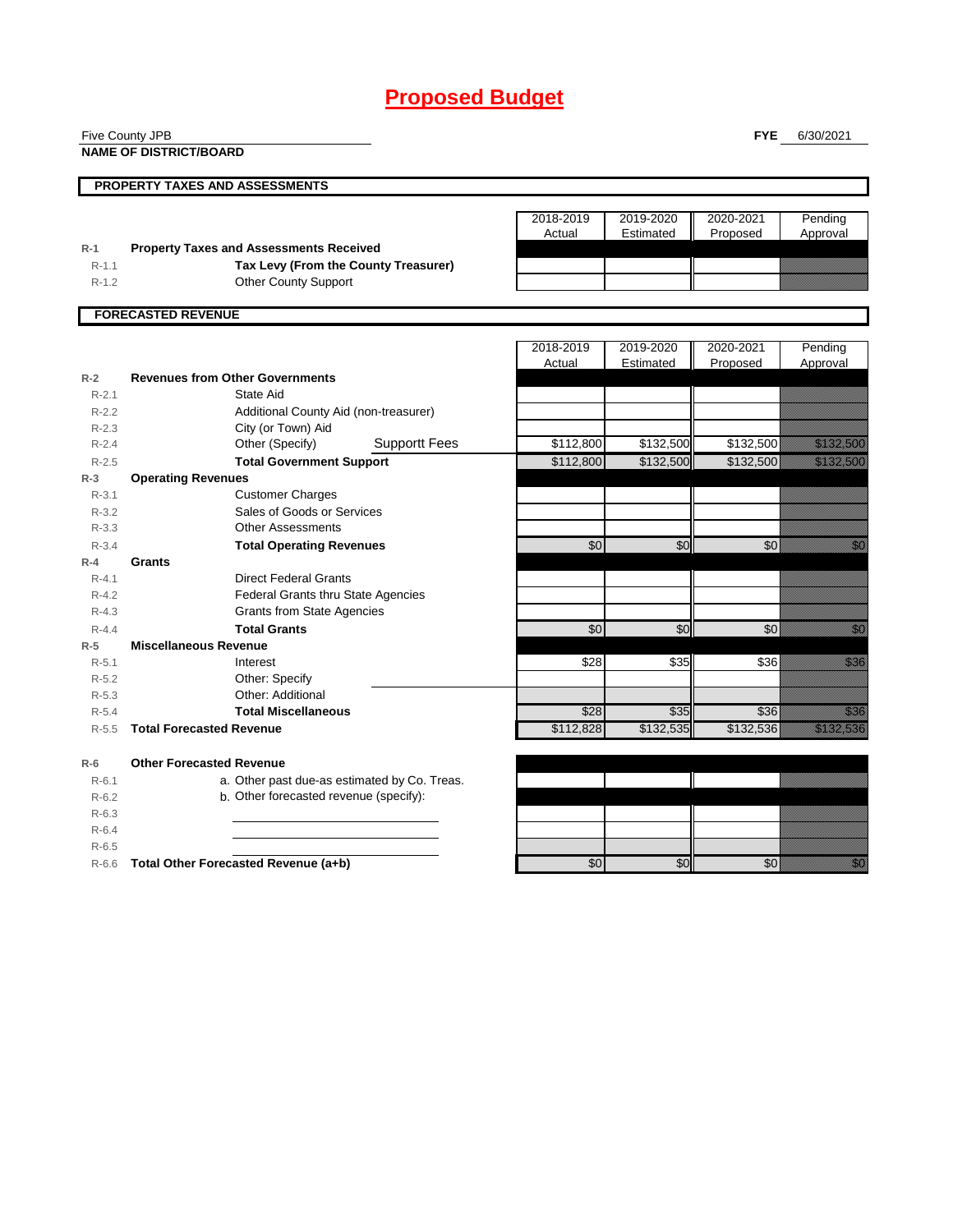#### Five County JPB **NAME OF DISTRICT/BOARD**

### **CAPITAL OUTLAY BUDGET**

| E-1       | <b>Capital Outlay</b>       |                         |
|-----------|-----------------------------|-------------------------|
| $E - 1.1$ |                             | <b>Real Property</b>    |
| $F-12$    |                             | Vehicles                |
| $F-1.3$   |                             | <b>Office Equipment</b> |
| $F-14$    |                             | Other (Specify)         |
| $F-1.5$   |                             |                         |
| $F-16$    |                             |                         |
| $F-17$    |                             |                         |
| $E - 1.8$ | <b>TOTAL CAPITAL OUTLAY</b> |                         |

|           |                             |                  | 2018-2019 | 2019-2020 | 2020-2021 | Pending  |
|-----------|-----------------------------|------------------|-----------|-----------|-----------|----------|
|           |                             |                  | Actual    | Estimated | Proposed  | Approval |
|           | <b>Capital Outlay</b>       |                  |           |           |           |          |
| $E-1.1$   | <b>Real Property</b>        |                  |           |           |           |          |
| $E-1.2$   | Vehicles                    |                  |           |           |           |          |
| $E-1.3$   |                             | Office Equipment |           |           |           |          |
| $E - 1.4$ |                             | Other (Specify)  |           |           |           |          |
| $E-1.5$   |                             |                  |           |           |           |          |
| $E-1.6$   |                             |                  |           |           |           |          |
| $E - 1.7$ |                             |                  |           |           |           |          |
| $E-1.8$   | <b>TOTAL CAPITAL OUTLAY</b> |                  | \$0       | \$0       | \$0       | an dhe   |

### **ADMINISTRATION BUDGET**

| $E-2$     | <b>Personnel Services</b>            |                                 |
|-----------|--------------------------------------|---------------------------------|
| $E - 2.1$ |                                      | Administrator                   |
| $E - 2.2$ |                                      | Secretary                       |
| $E - 2.3$ |                                      | Clerical                        |
| $E - 2.4$ |                                      | Other (Specify)                 |
| $E - 2.5$ |                                      |                                 |
| $E - 2.6$ |                                      |                                 |
| $E - 2.7$ |                                      |                                 |
| $E-3$     | <b>Board Expenses</b>                |                                 |
| $E - 3.1$ |                                      | Travel                          |
| $E - 3.2$ |                                      | Mileage                         |
| $E - 3.3$ |                                      | Other (Specify)                 |
| $E - 3.4$ |                                      |                                 |
| $E - 3.5$ |                                      |                                 |
| $E - 3.6$ |                                      |                                 |
| $F-4$     | <b>Contractual Services</b>          |                                 |
| $E - 4.1$ |                                      | Legal                           |
| $E-4.2$   |                                      | Accounting/Auditing             |
| $E - 4.3$ |                                      | Other (Specify)                 |
| $E - 4.4$ |                                      | <b>Support Contract</b>         |
| $E - 4.5$ |                                      | <b>Surety Bonds</b>             |
| $E - 4.6$ |                                      |                                 |
| $E-5$     | <b>Other Administrative Expenses</b> |                                 |
| $E - 5.1$ |                                      | <b>Office Supplies</b>          |
| $E - 5.2$ |                                      | Office equipment, rent & repair |
| $E - 5.3$ |                                      | Education                       |
| $E - 5.4$ |                                      | Registrations                   |
| $E - 5.5$ |                                      | Other (Specify)                 |
| $E - 5.6$ |                                      |                                 |
| $E - 5.7$ |                                      |                                 |
| $E - 5.8$ |                                      |                                 |
| E-6       | <b>TOTAL ADMINISTRATION</b>          |                                 |

|           |                                      | 2018-2019<br>Actual | 2019-2020<br>Estimated | 2020-2021<br>Proposed | Pending<br>Approval                                                                                            |
|-----------|--------------------------------------|---------------------|------------------------|-----------------------|----------------------------------------------------------------------------------------------------------------|
| $E-2$     | <b>Personnel Services</b>            |                     |                        |                       |                                                                                                                |
| $E - 2.1$ | Administrator                        |                     |                        |                       |                                                                                                                |
| $E - 2.2$ | Secretary                            |                     |                        |                       |                                                                                                                |
| $E - 2.3$ | Clerical                             |                     |                        |                       |                                                                                                                |
| $E - 2.4$ | Other (Specify)                      |                     |                        |                       |                                                                                                                |
| $E - 2.5$ |                                      |                     |                        |                       |                                                                                                                |
| $E-2.6$   |                                      |                     |                        |                       |                                                                                                                |
| $E - 2.7$ |                                      |                     |                        |                       |                                                                                                                |
| $E-3$     | <b>Board Expenses</b>                |                     |                        |                       |                                                                                                                |
| $E - 3.1$ | Travel                               |                     |                        |                       |                                                                                                                |
| $E - 3.2$ | Mileage                              |                     |                        |                       |                                                                                                                |
| $E - 3.3$ | Other (Specify)                      |                     |                        |                       |                                                                                                                |
| $E - 3.4$ |                                      |                     |                        |                       |                                                                                                                |
| $E - 3.5$ |                                      |                     |                        |                       |                                                                                                                |
| $E - 3.6$ |                                      |                     |                        |                       |                                                                                                                |
| $E-4$     | <b>Contractual Services</b>          |                     |                        |                       |                                                                                                                |
| $E - 4.1$ | Legal                                | \$1,254             | \$1,000                | \$1,000               | <u>tinggi sa</u>                                                                                               |
| $E - 4.2$ | Accounting/Auditing                  |                     |                        |                       |                                                                                                                |
| $E - 4.3$ | Other (Specify)                      |                     |                        |                       |                                                                                                                |
| $E - 4.4$ | <b>Support Contract</b>              | \$107,389           | \$131,400              | \$131,400             | a katalunggal sa katalunggal sa katalunggal sa katalunggal sa katalunggal sa katalunggal sa katalunggal sa kat |
| $E - 4.5$ | Surety Bonds                         |                     | \$100                  | \$100                 | <u>ti ka</u>                                                                                                   |
| $E - 4.6$ |                                      |                     |                        |                       |                                                                                                                |
| $E-5$     | <b>Other Administrative Expenses</b> |                     |                        |                       |                                                                                                                |
| $E - 5.1$ | <b>Office Supplies</b>               |                     |                        |                       |                                                                                                                |
| $E - 5.2$ | Office equipment, rent & repair      |                     |                        |                       |                                                                                                                |
| $E - 5.3$ | Education                            |                     |                        |                       |                                                                                                                |
| $E - 5.4$ | Registrations                        |                     |                        |                       |                                                                                                                |
| $E-5.5$   | Other (Specify)                      |                     |                        |                       |                                                                                                                |
| $E - 5.6$ |                                      |                     |                        |                       |                                                                                                                |
| $E - 5.7$ |                                      |                     |                        |                       |                                                                                                                |
| $E - 5.8$ |                                      |                     |                        |                       |                                                                                                                |
| $E-6$     | <b>TOTAL ADMINISTRATION</b>          | \$108,643           | \$132,500              | \$132,500             | <u>eli kulturalari ko</u>                                                                                      |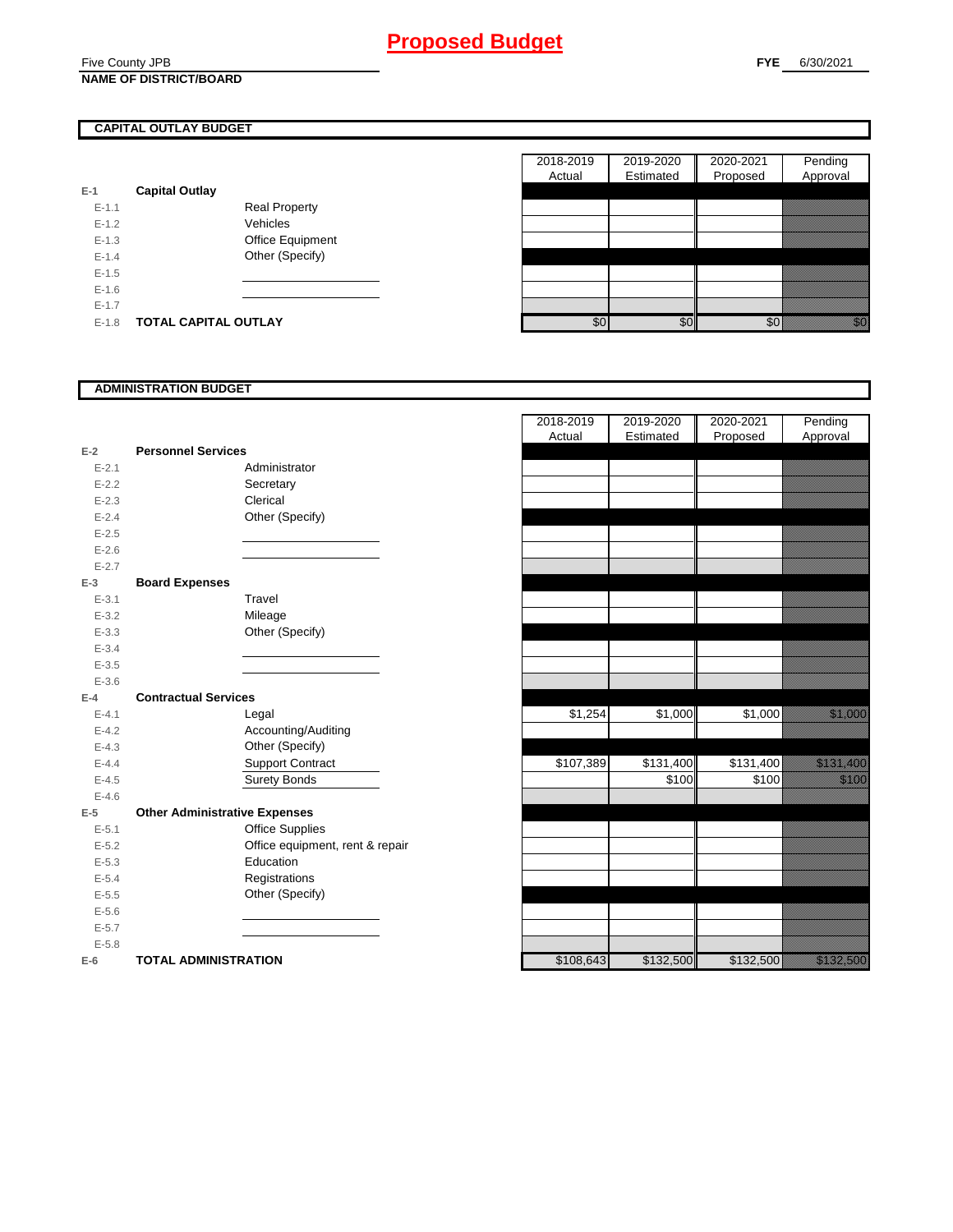### **FYE** 6/30/2021

### **OPERATIONS BUDGET**

|           |                                        | <b>Actual</b> | <b>Estimated</b> | <b>Proposed</b><br>Ш | Approval                |
|-----------|----------------------------------------|---------------|------------------|----------------------|-------------------------|
| $E-7$     | <b>Personnel Services</b>              |               |                  |                      |                         |
| $E - 7.1$ | Wages--Operations                      |               |                  |                      |                         |
| $E - 7.2$ | <b>Service Contracts</b>               |               |                  |                      |                         |
| $E - 7.3$ | Other (Specify)                        |               |                  |                      |                         |
| $E - 7.4$ |                                        |               |                  |                      |                         |
| $E - 7.5$ |                                        |               |                  |                      |                         |
| $E - 7.6$ |                                        |               |                  |                      |                         |
| $E-8$     | <b>Travel</b>                          |               |                  |                      |                         |
| $E - 8.1$ | Mileage                                |               |                  |                      |                         |
| $E - 8.2$ | Other (Specify)                        |               |                  |                      |                         |
| $E - 8.3$ |                                        |               |                  |                      |                         |
| $E - 8.4$ |                                        |               |                  |                      |                         |
| $E - 8.5$ |                                        |               |                  |                      |                         |
| $E-9$     | <b>Operating supplies (List)</b>       |               |                  |                      |                         |
| $E - 9.1$ |                                        |               |                  |                      |                         |
| $E-9.2$   |                                        |               |                  |                      |                         |
| $E - 9.3$ |                                        |               |                  |                      |                         |
| $E - 9.4$ |                                        |               |                  |                      |                         |
| $E-9.5$   |                                        |               |                  |                      |                         |
| $E-10$    | <b>Program Services (List)</b>         |               |                  |                      |                         |
| $E-10.1$  |                                        |               |                  |                      |                         |
| $E-10.2$  |                                        |               |                  |                      |                         |
| $E-10.3$  |                                        |               |                  |                      |                         |
| $E-10.4$  |                                        |               |                  |                      |                         |
| $E-10.5$  |                                        |               |                  |                      |                         |
| $E-11$    | <b>Contractual Arrangements (List)</b> |               |                  |                      |                         |
| $E-11.1$  |                                        |               |                  |                      |                         |
| $E-11.2$  |                                        |               |                  |                      |                         |
| $E-11.3$  |                                        |               |                  |                      |                         |
| $E-11.4$  |                                        |               |                  |                      |                         |
| $E-11.5$  |                                        |               |                  |                      |                         |
| $E-12$    | <b>Other operations (Specify)</b>      |               |                  |                      |                         |
| $E-12.1$  |                                        |               |                  |                      |                         |
| $E-12.2$  |                                        |               |                  |                      |                         |
| $E-12.3$  |                                        |               |                  |                      |                         |
| $E-12.4$  |                                        |               |                  |                      |                         |
| $E-12.5$  |                                        |               |                  |                      |                         |
| $E-13$    | <b>TOTAL OPERATIONS</b>                | \$0           | \$0              | \$0                  | en de la falsa<br>Maria |

| 2018-2019<br>Actual | 2019-2020<br>Estimated | 2020-2021 | Pending                   |
|---------------------|------------------------|-----------|---------------------------|
|                     |                        |           |                           |
|                     |                        | Proposed  | Approval                  |
|                     |                        |           |                           |
|                     |                        |           |                           |
|                     |                        |           |                           |
|                     |                        |           |                           |
|                     |                        |           |                           |
|                     |                        |           |                           |
|                     |                        |           |                           |
|                     |                        |           |                           |
|                     |                        |           |                           |
|                     |                        |           |                           |
|                     |                        |           |                           |
|                     |                        |           |                           |
|                     |                        |           |                           |
|                     |                        |           |                           |
|                     |                        |           |                           |
|                     |                        |           |                           |
|                     |                        |           |                           |
|                     |                        |           |                           |
|                     |                        |           |                           |
|                     |                        |           |                           |
|                     |                        |           |                           |
|                     |                        |           |                           |
|                     |                        |           |                           |
|                     |                        |           |                           |
|                     |                        |           |                           |
|                     |                        |           |                           |
|                     |                        |           |                           |
|                     |                        |           |                           |
|                     |                        |           |                           |
|                     |                        |           |                           |
|                     |                        |           |                           |
|                     |                        |           |                           |
|                     |                        |           |                           |
|                     |                        |           |                           |
|                     |                        |           |                           |
|                     |                        |           |                           |
|                     |                        |           |                           |
|                     |                        |           |                           |
| \$0                 | \$0                    | \$0       | en de la factura<br>Marco |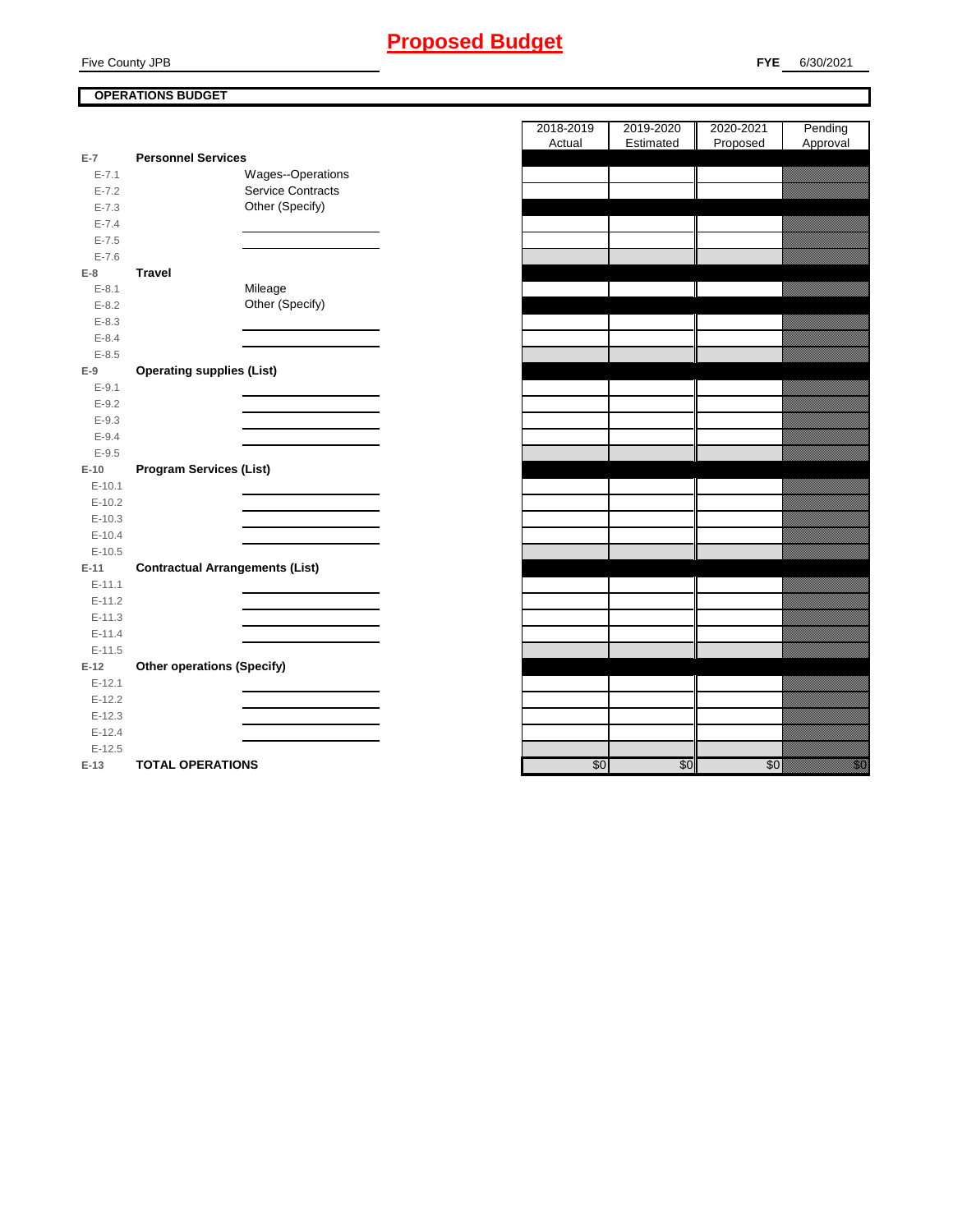## **Proposed Budget**

### **INDIRECT COSTS BUDGET**

|            |                             |                               | 20 I V<br>A |
|------------|-----------------------------|-------------------------------|-------------|
| $E-14$     | <b>Insurance</b>            |                               |             |
| $E-14.1$   |                             | Liability                     |             |
| $E - 14.2$ |                             | <b>Buildings and vehicles</b> |             |
| $E-14.3$   |                             | Equipment                     |             |
| $E-14.4$   |                             | Other (Specify)               |             |
| $E-14.5$   |                             |                               |             |
| $E-14.6$   |                             |                               |             |
| $E-14.7$   |                             |                               |             |
| $E-15$     | Indirect payroll costs:     |                               |             |
| $E-15.1$   |                             | FICA (Social Security) taxes  |             |
| $E-15.2$   |                             | <b>Workers Compensation</b>   |             |
| $E-15.3$   |                             | <b>Unemployment Taxes</b>     |             |
| $E-15.4$   |                             | Retirement                    |             |
| $E-15.5$   |                             | Health Insurance              |             |
| $E-15.6$   |                             | Other (Specify)               |             |
| $E-15.7$   |                             |                               |             |
| $E-15.8$   |                             |                               |             |
| $E-15.9$   |                             |                               |             |
| $E-17$     | <b>TOTAL INDIRECT COSTS</b> |                               |             |

| <b>DEBT SERVICE BUDGET</b> |
|----------------------------|
|----------------------------|

| $D-1$  | <b>Debt Service</b> |           |
|--------|---------------------|-----------|
| $D-11$ |                     | Principal |
| D 1 2  |                     | Interest  |

| $D-2$   | <b>TOTAL DEBT SERVICE</b> |
|---------|---------------------------|
| $D-1.3$ | Fees                      |
| $D-12$  | Interest                  |
| .       | $\blacksquare$            |

| 2018-2019 | 2019-2020 | 2020-2021 | Pending  |
|-----------|-----------|-----------|----------|
| Actual    | Estimated | Proposed  | Approval |
|           |           |           |          |
|           |           |           |          |
|           |           |           |          |
|           |           |           |          |
|           |           |           |          |
|           |           |           |          |
|           |           |           |          |
|           |           |           |          |
|           |           |           |          |
|           |           |           |          |
|           |           |           |          |
|           |           |           |          |
|           |           |           |          |
|           |           |           |          |
|           |           |           |          |
|           |           |           |          |
|           |           |           |          |
|           |           |           |          |
|           |           |           |          |
|           |           |           |          |
|           |           |           |          |
| \$0       | \$0       | \$0       |          |

| 2018-2019 | 2019-2020 | 2020-2021 | Pending  |
|-----------|-----------|-----------|----------|
| Actual    | Estimated | Proposed  | Approval |
|           |           |           |          |
|           |           |           |          |
|           |           |           |          |
|           |           |           |          |
|           |           |           |          |